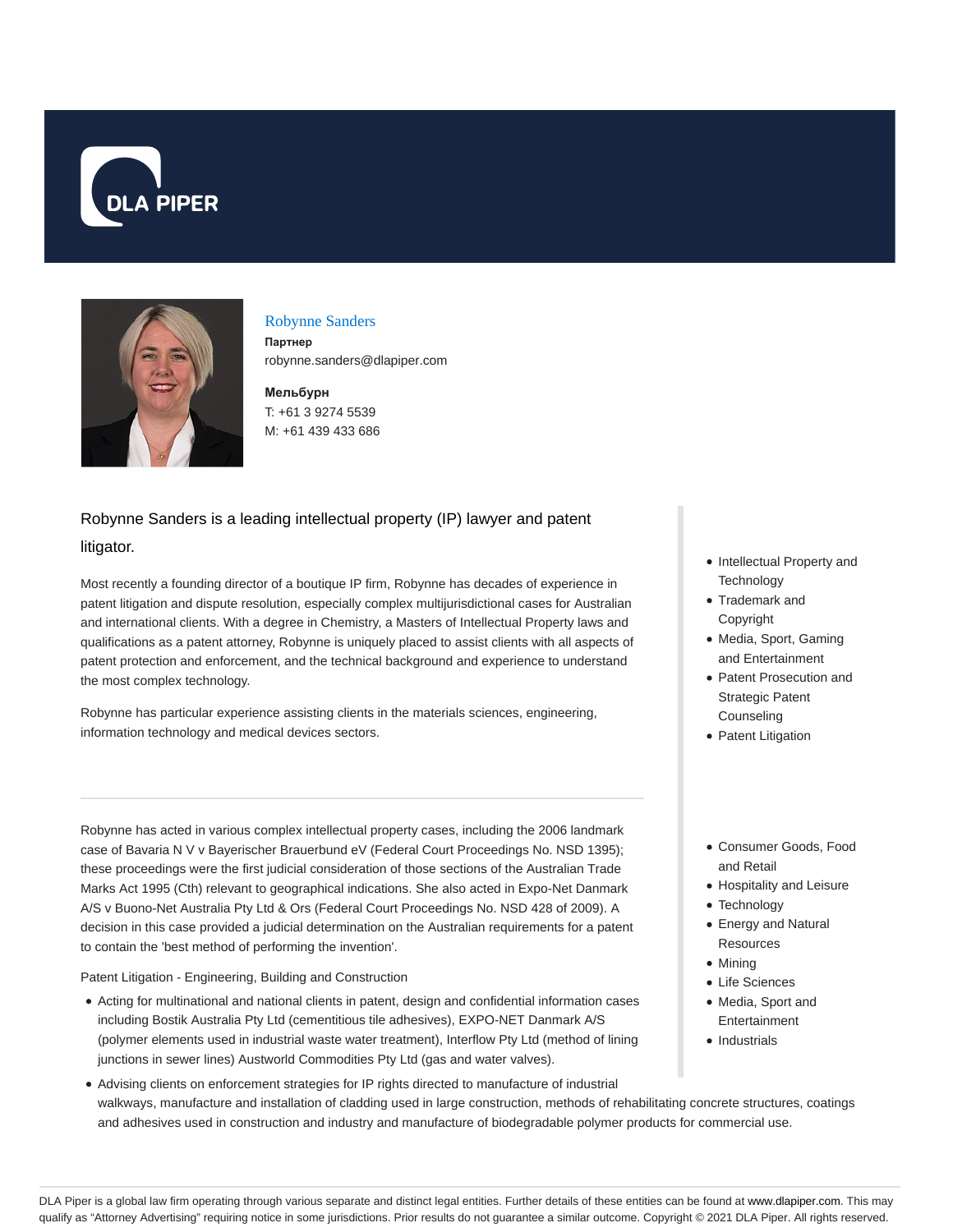Acting for two Australian manufacturers of safety equipment in separate proceedings for patent infringement, where the Australian Standards had been amended to specify the patented product/system.

Patents and Patent Litigation - Chemistry and Biotechnology

- Acting for BASF SE and Novamont SpA in Federal Court proceedings alleging infringement of patents directed to biodegradable polymers by multiple infringers; these proceedings formed part of global litigation against the infringers and their suppliers.
- Advising on strategies for addressing infringement of patents for insecticides for seasonal use by multiple infringers.
- Representing pharmaceutical companies and research institutes in proceedings challenging the validity of patents and patent families relating to xenotransplantation applicable to organ transplantation, Type 1 diabetes, high cholesterol and medical device companies in proceedings for infringement of innovation patents for single use forceps and patents for spinal implants.

Trade Marks, Consumer Protection and Copyright

- Advising two of Australia's largest companies in the building products sector to prevent a competitor from obtaining monopoly rights in terms used to describe products, which would otherwise have severely restricted their ability to market their core product.
- Developing a branding strategy for a market leading company in the construction and industrial products sector to strengthen brand awareness and penetration amongst both wholesale customers and end users, improve enforceability of IP rights and formalise strategies for dealing with infringing conduct.
- Developing and executing a strategy to prevent significant and long term counterfeiting of its products in Australia, at both retail and wholesale level.

### КВАЛИФИКАЦИЯ

#### Профессиональная квалификация

- Solicitor of the Supreme Court of Victoria, 2004
- Solicitor of the High Court of Australia, 2003
- Solicitor of the Supreme Court of New South Wales, 2000

#### Образование

- Master of Industrial Property, University of Technology, Sydney, 2003
- Bachelor of Laws, University of Newcastle, 1999
- Bachelor of Science (Chemistry), University of Newcastle, 1997

### Профессиональные организации

- Fellow, Institute of Patent and Trade Marks Attorneys
- Intellectual Property Society of Australia and New Zealand (Victorian committee member, September 2008 to September 2010; committee chairman from September 2010; trans-national committee member from September 2010)
- Registered Patent Attorney in Australia and New Zealand

## ПУБЛИКАЦИИ И МЕРОПРИЯТИЯ

## Публикации

Robynne has written many articles on aspects of patent law for IAM Magazine, Managing Intellectual Property and IP Value. Copies of articles are available on request.

- "Aspirating IP v Vision Systems", Watermark Journal, December 2010 (co-author)
- . "To sue or not to sue (but amend the claims first)? That is the question" IAM Magazine, October 2010 (reprinted by Lexology, October

DLA Piper is a global law firm operating through various separate and distinct legal entities. Further details of these entities can be found at www.dlapiper.com. This may qualify as "Attorney Advertising" requiring notice in some jurisdictions. Prior results do not guarantee a similar outcome. Copyright @ 2021 DLA Piper. All rights reserved.